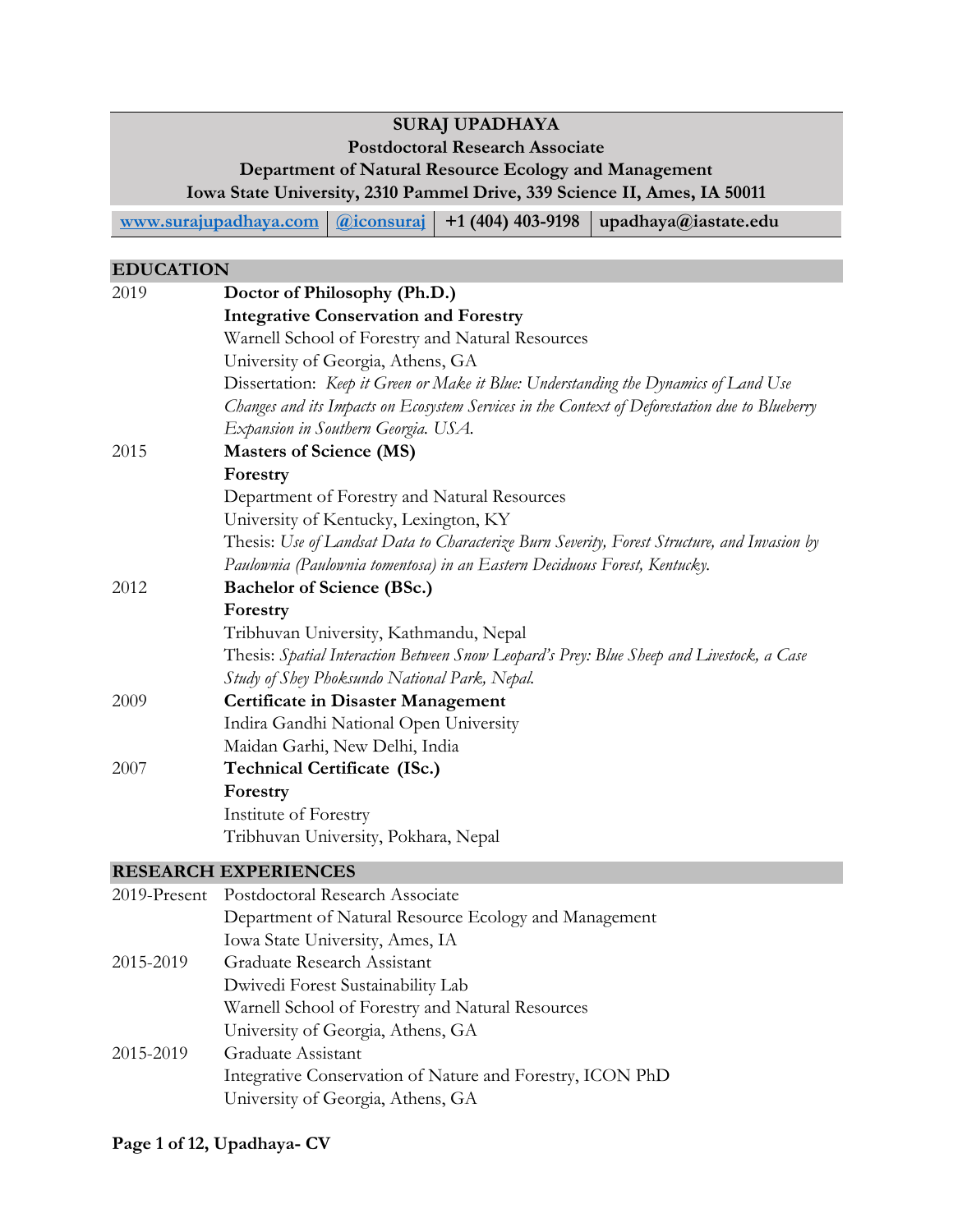| 2013-2015 | Graduate Research Assistant           |
|-----------|---------------------------------------|
|           | Department of Forestry                |
|           | University of Kentucky, Lexington, KY |
| 2017      | Research Intern                       |
|           | Jagriti, Kullu, India                 |

#### **PEER-REVIEWED PUBLICATIONS** (28) **Coogle Scholars**

- 1. **Upadhaya, S.,** Arbuckle, J.G. (2021). Examining Factors Associated with Farmers' Climateadaptive and Maladaptive Actions in the US Midwest. Front. Clim. 3, 70. [https://doi.org/doi: 10.3389/fclim.2021.677548](https://doi.org/doi:%2010.3389/fclim.2021.677548)
- 2. **Upadhaya, S.,** Arbuckle, J.G. (2021). Understanding Factors Influencing Farmers' Engagement in Watershed Management Activities. Front. Sustain. Food Syst. <https://doi.org/10.3389/fsufs.2021.669571>
- 3. Raut, S., **Upadhaya, S.,** Godar Chhetri, S., & Joshi, M.R. (2021). Assessing Governance Status: Learning from Community Forest User Groups, Nepal. Journal of Forest and Natural Resource Management 2 (1). DOI: <https://doi.org/10.3126/jfnrm.v2i1.40217>
- 4. Acharya, S., Sharma, H.P., Bhatarai, R., Poudyal, B., Sharma, S., & **Upadhaya, S.** (2021). Distribution and Habitat Preferences of the Chinese Pangolin Manis Pentadactyla (Mammalia: Manidae) in the Mid-hills of Nepal. Journal of Threatened Taxa 13(8): 18959– 18966.<htps://doi.org/10.11609/jot.3952.13.8.18959-18966>
- 5. Poudyal, B., **Upadhaya, S.**, Acharya, S., & Khanal-Chhetri, B.B. (2021). Assessing Socioeconomic Factors Affecting the Implementation of Payment for Ecosystem Services (PES) Mechanism. World, 2(1):81-91.<https://doi.org/10.3390/world2010006>
- 6. Prasai, R., Kafley, H., **Upadhaya, S.,** Thapa, S., Shrestha, P., Dudley, A., Timilsina, Y.P. (2021). Population Status and Distribution of the Critically Endangered Bengal Florican *Houbaropsis bengalensis* in the Grassland of Koshi Tappu Wildlife Reserve, Nepal. Journal of Threatened Taxa 13 (9): 19293- 193001. <https://doi.org/10.11609/jott.6503.13.9.19293-19301>
- 7. **Upadhaya, S.,** Arbuckle, J.G., & Schulte, L.A. (2020). Developing Farmer Typologies to Inform Conservation Outreach in Agricultural Landscapes. Land Use Policy <https://doi.org/10.1016/j.landusepol.2020.105157>
- 8. **Upadhaya, S.,** Arbuckle, J.G., & Schulte, L.A. Individual and county-level factors influence farmers' use of 4Rs Plus nutrient management practices. Journal of Soil and Water Conservation (Under Review).
- 9. Belbase, K., Godar Chhetri, S., **Upadhaya, S.,** & Poudel, A.S. 2021. Understanding the impacts of forest management in Sal (Shorea robusta) dominant forest stands in the western lowlands of Nepal. Small Scale Forestry (Under Review)
- 10. **Upadhaya, S.,** Tiwari, S., Godar Chhetri, S., & Poudyal, B. Local People's Perception on the Impacts and Importance of Ecotourism in Central Nepal. Plos One (R1)
- 11. Adhikari, S., Dhungana, N., & **Upadhaya, S.** (2020). Watershed Communities' Livelihood Vulnerability to Climate Change in the Himalayas. Climatic Change. 162, 1307-1321 <https://doi.org/10.1007/s10584-020-02870-8>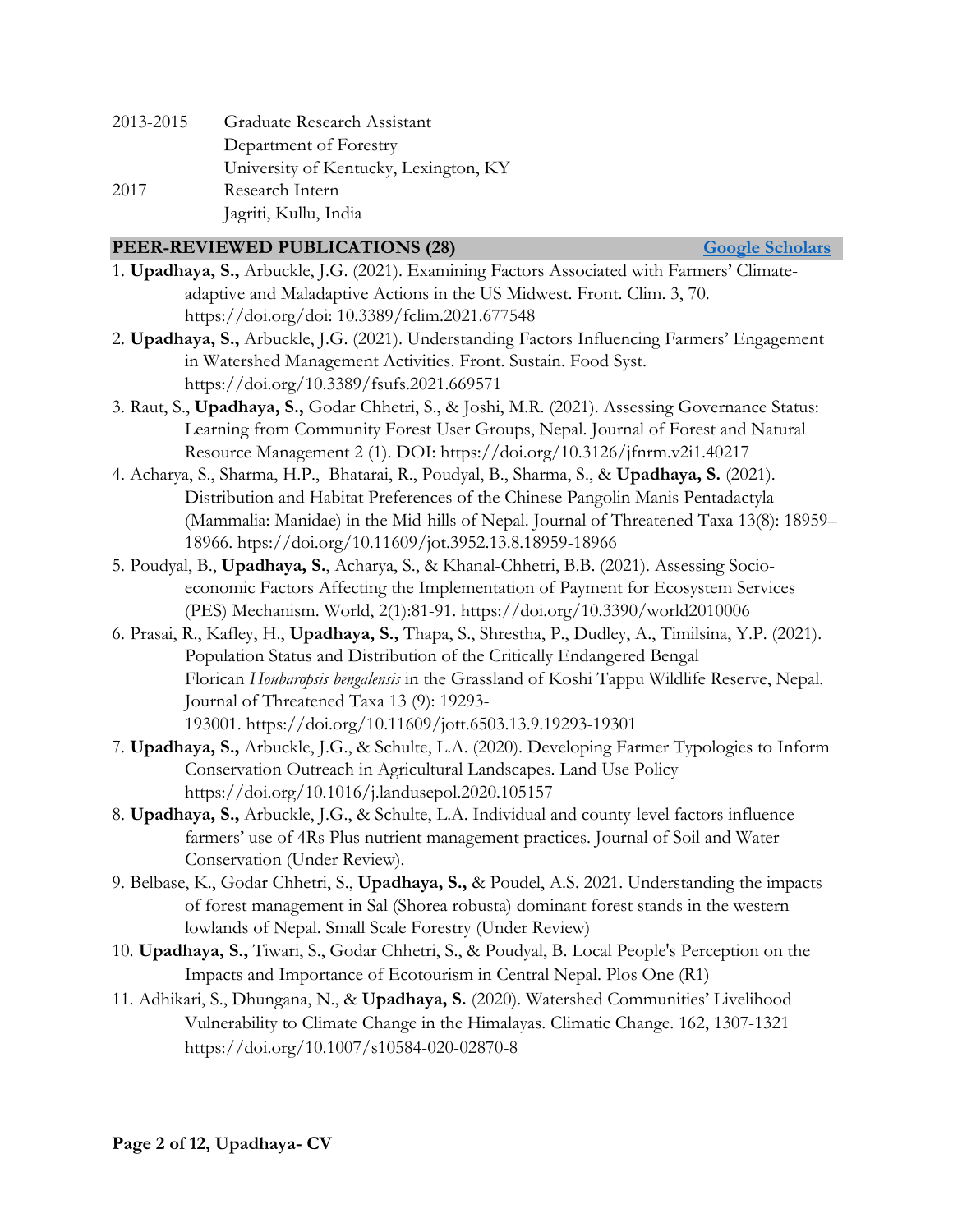- 12. Dhungana, N., Silwal, N., **Upadhaya, S.,** Khadka, C., Regmi, SK., Joshi, & S, Adhikari. (2020). Rural Coping and Adaptation Strategies for Climate Change by Himalayan Communities in Nepal. Journal of Mountain Science 17(6).<https://doi.org/10.1007/s11629-019-5616-3>
- 13. Ghimire, P., Raut, N., Khanal, P., Acharya, S., & **Upadhaya, S.** (2020). Species in Peril: Assessing the Status of the Trade of Pangolins in Nepal.Journal of Threatened Taxa 12(8) 15776-15783.
- 14. Khanal, P., Wagle, B.H., **Upadhaya, S.,** Ghimire, P., & Acharya, S .(2019). Perceived Climate Change Impacts and Adaptation Strategy of Indigenous Community (Chepang) in Rural Mid-hills of Nepal. Forestry: Journal of Institute of Forestry, Nepal. 16: 48-61. DOI: <https://doi.org/10.3126/forestry.v16i0.28353>
- 15. **Upadhaya, S.,** & Dwivedi, P (2019). The Role and Potential of Blueberry Farming in Increasing Deforestation in Southern Georgia, United States. Agricultural Systems 173:39–48. DOI: <https://doi.org/10.1016/j.agsy.2019.01.002>
- 16. **Upadhaya, S.,** & Dwivedi, P. (2019). Conversion of Forestlands to Blueberries: Assessing Implications for Habitat Quality in Alabaha River Watershed in Southern Georgia, United States. Land Use Policy 89, 104229. DOI: <https://doi.org/10.1016/j.landusepol.2019.104229>
- 17. **Upadhaya. S.** & Dwivedi, P (2019). Blue over Green? Defining Typologies of Rural Landowners Growing Blueberry in Place of Forests in Georgia, United States. Human Ecology, 47 (5), 693-703. DOI:<https://doi.org/10.1007/s10745-019-00095-7>
- 18. Ghimire, S., Dhungana, N., & **Upadhaya, S.** (2019). Impacts of Climate Change on Water Availability and Reservoir-based Hydropower. A Case Study from Kulekhani Hydropower Reservoirs, Nepal. Journal of Forest and Natural Resource Management 1(1):52-68.
- 19. Tiwari,S., & **Upadhaya, S.** (2019). Local People Perception Towards the Impact of Ecotourism on their Livelihood (A Case Study from Chitwan National Park, Nepal).International SAARC Youth Scientific Conference (IYSC).250-256.
- 20. Black, D.E., Poynter, Z.W., Cotton, C.A., **Upadhaya, S.,** Taylor, D.D., Leuenberger, W., Blankenship, B.A., & Arthur, M.A. (2018). Post-wildfire Recovery of an Upland Oak-Pine Forest on the Cumberland Plateau, Kentucky, USA. Fire Ecology 14:14. <https://doi.org/10.1186/s42408-018-0013-9>
- 21. Dhungana, N., Silwal, N., **Upadhaya, S.,** Regmi, S.K., & Adhakari, S (2018). Local People's Perception and Awareness of Climate Change: A Case Study of Community Forest of Lamjung District, Western Nepal. Banko Jankari, 28(2), 60-71.
- 22. Acharya, S., Rayamajhi, S., Sharma, S., **Upadhaya, S.,** Joshi, S., & Lamichhane, S. (2018). Anthropogenic Threats to Survival of the Critically Endangered Chinese Pangolins (Manis pentadactyla ) and their Habitat in Kavrepalanchowk. Journal of Biodiversity & Endangered Species 6:3. DOI:<https://doi.org/10.4172/2332-2543.1000218>
- 23. Tiwari, S., Nepali, S., Paudel, J., & **Upadhaya, S.** (2017). Ecotourism in Protected Areas of Nepal: An Application of Individual Travel Cost Method. Research Journal of Agriculture and Forestry Sciences 5(1): 1–7.
- 24. Stapp, J.R., Lilieholm, R.J., Leahy, J., & **Upadhaya, S.** (2016). Linking Attitudes, Policy, and Forest Cover Change in Buffer Zone Communities of Chitwan National Park, Nepal. Environmental Management 57(6):1292–1303. DOI: [https://doi.org/10.1007/s00267-](https://doi.org/10.1007/s00267-016-0682-6) [016-0682-6](https://doi.org/10.1007/s00267-016-0682-6)

#### **Page 3 of 12, Upadhaya- CV**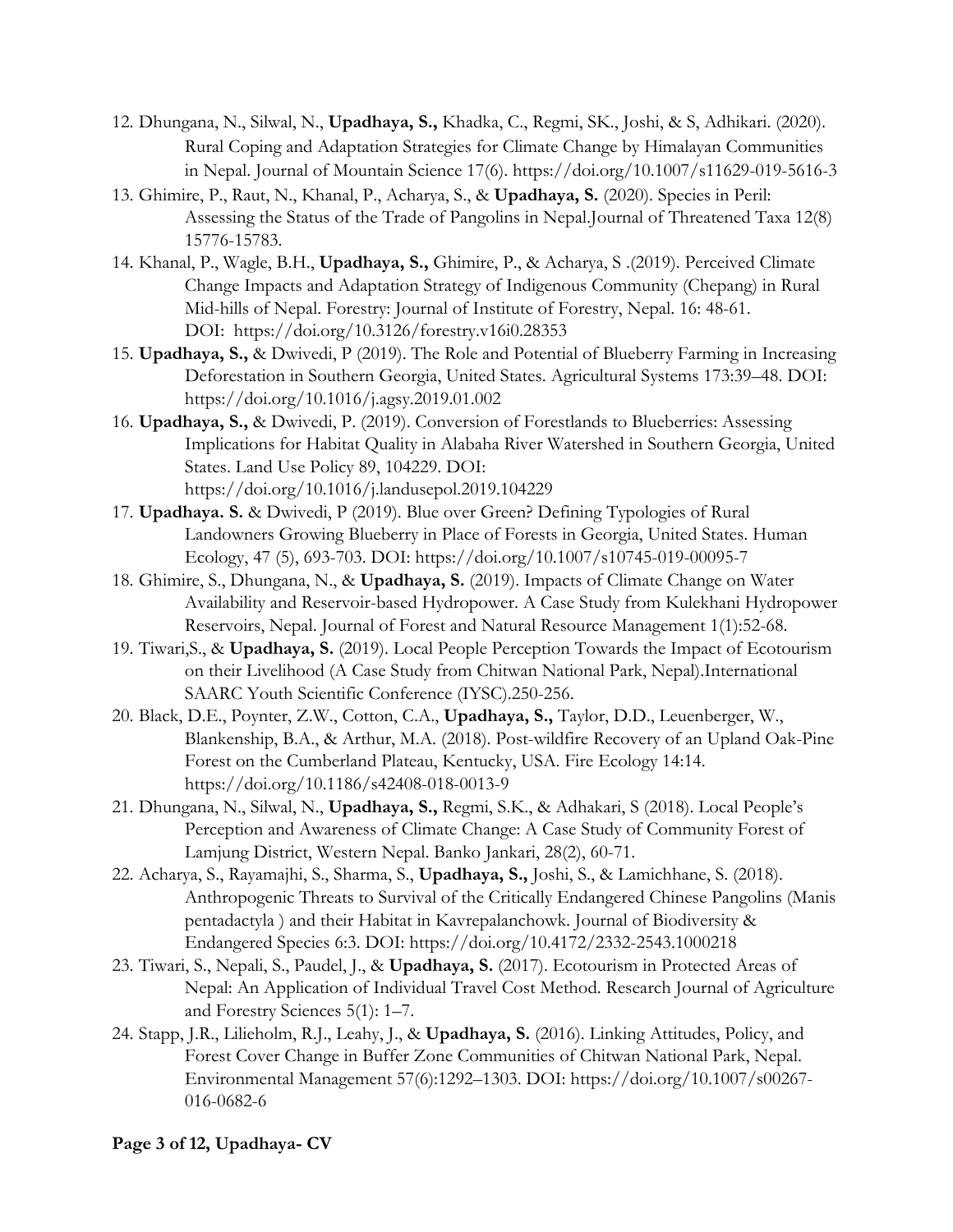- 25. Adhikari, S., Shrestha, S.M., Singh, R**., Upadhaya, S.,** & Stapp, J.R. (2016). Land Use Change at Sub-watershed Level. Hydrology Current Research 7(3):3–7. DOI: https://doi.org/10.4172/2157-7587.1000256
- 26. Stapp, J.R., Lilieholm, R.J., **Upadhaya, S.,** & Johnson, T. (2015). Evaluating the Impacts of Forest Management Policies and Community-level Institutions in the Buffer Zone of Chitwan National Park, Nepal. Journal of Sustainable Forestry 34(5):445–464. DOI: <https://doi.org/10.1080/10549811.2015.1025080>
- 27. Gauli, B., & **Upadhaya, S.** (2014). Reducing Emissions from Deforestation and Forest Degradation (REDD) in Nepal. A Review. The Initiation 5:75-83.
- 28. Bridgewater, P., & **Upadhaya, S.** (2013). Model Forest and its Prospect in Nepal. The Initiation (4)120–124.
- 29. **Upadhaya, S.,** Chalise, L., & Paudel, R.P. (2010). High Altitude Ramsar Sites of Nepal. The Initiation 3(0):135–148. https://doi.org/10.3126/init.v3i0.2505
- 30. **Upadhaya, S.** (2010). Energy Crisis and Nepal's Potentiality. The Initiation 2(1):130–135. DOI: https://doi.org/10.3126/init.v2i1.2534
- 31. **Upadhaya, S.** (2009). Herbal Resources of Dolpa, The Nature; The Journal for Green Revolution 1(1):71-73.

## **REPORTS & THESES (7)**

- 1. **Upadhaya,S**., Arbuckle, J.G., Jordhal, J.,Nowatzke, L., & Schulte, LA (2022). Agricultural practice adption. In Schulte Moore L, Jordahl J, (Eds.), *Carbon Science for Carbon Markets: Emerging Opportunities in Iowa*. CROP 3175. Iowa State University Extension and Outreach, Ames, Iowa.
- 2. Plastina, A., Arbuckle, J.G., Crespi, J., & **Upadhaya, S.** (2022). Carbon markets, past and present. In Schulte Moore L, Jordahl J, (Eds.), *Carbon Science for Carbon Markets: Emerging Opportunities in Iowa*. CROP 3175. Iowa State University Extension and Outreach, Ames, Iowa.
- 3. **Upadhaya, S.** (2019). Keep it Green or Make it Blue: Understanding the Dynamics of Land Use Changes and its Impacts on Ecosystem Services in the Context of Deforestation due to Blueberry Expansion in Southern Georgia, USA. Ph.D. Dissertation, University of Georgia http://dbs.galib.uga.edu/cgi-bin/getd.cgi?userid=galileo&action=search& $cc=1$
- 4. **Upadhaya, S.** (2017). Human-Snow Leopard (Panthera uncia) Conflict in Northern Nepal-Dolpa. Snow Leopard Network, USA.
- 5. Block, A., Evans, M., Hecht, D., **Upadhaya, S.,** Morris, H., & Gujarathi, S.T. (2017). Atlanta Biodiversity Potential Assessment. The Nature Conservancy (TNC), Atlanta, Georgia.
- 6. **Upadhaya, S.** (2015). Use of Landsat Data to Characterize Burn Severity, Forest Structure, and Invasion by Paulownia (Paulownia tomentosa ) in an Eastern Deciduous Forest. Masters Thesis, University of Kentucky. http://uknowledge.uky.edu/forestry\_etds/23
- 7. **Upadhaya, S**. (2011). Spatial Interaction between Snow Leopard's Prey: Blue Sheep and Livestock, A Case Study of Shey Phoksundo National Park, Nepal. B.Sc. Thesis, Tribhuvan University, Nepal.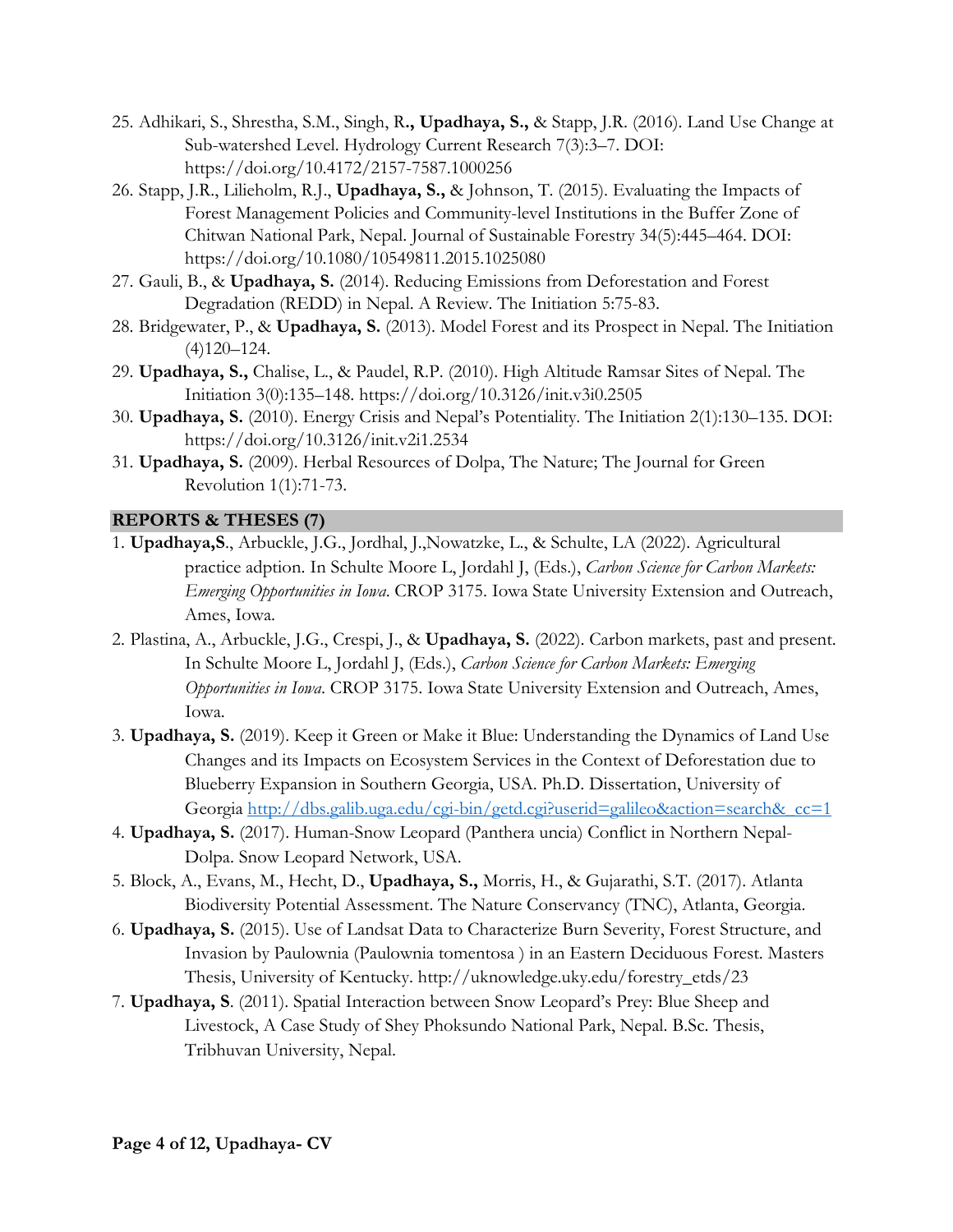#### **BOOKS & BOOK CHAPTERS (6)**

- 1. Bridgewater, P., **Upadhaya, S.,** Poudyal, B., Kunwar, R.M., Bussmann, R.W., & Paniagua-Zambrana N.Y. (2021) Nigella sativa L. Ranunculaceae. In: Kunwar R., Sher H., Bussmann R.W. (eds) Ethnobotany of the Himalayas. Ethnobotany of Mountain Regions. Springer, Cham. https://doi.org/10.1007/978-3-030-45597-2\_162-1
- 2. Dahal, K., & **Upadhaya, S.** (2017). Impacts of Micro Enterprises on Livelihoods. A Case Study from Community Forest User Groups of Sindupalchok and Kavrepalanchowk District, Nepal. Lap-Lambert Academic Publishing, Germany.
- 3. Paudel, A., Parajuli, R., **Upadhaya, S.,** Kunwar, R.M., Bussmann, R.W., Paniagua-Zambrana, N.Y. (2021) Parnassia nubicola Wall. ex Royle. Celastraceae. In: Kunwar R.M., Sher H., Bussmann R.W. (eds) Ethnobotany of the Himalayas. Ethnobotany of Mountain Regions. Springer, Cham. [https://doi.org/10.1007/978-3-030-45597-2\\_175-1](https://doi.org/10.1007/978-3-030-45597-2_175-1)
- 4. **Upadhaya, S.** (2012). Spatial Interaction between Snow Leopard's Prey. A Case Study of Shey Phoksundo National Park, Nepal. Lap-Lambert Academic Publishing, Germany.
- 5. **Upadhaya, S.** (2013). Dolpo, The Land of Hidden Treasure. Youth for Nature, Nepal.
- 6. **Upadhaya, S.** (2014). Dolpo, Where the Snow Leopard Roars. A Booklet on Mammals of Dolpa. Youth for Nature, Nepal.

#### **BLOGS & OUTREACH**

- 1. Bridgewater, P., & **Upadhaya, S.** (2022). What is biocultural diversity, and why does it matter? The Conversation. Available online https://theconversation.com/what-is-bioculturaldiversity-and-why-does-it-matter-168881
- 2. **Upadhaya, S.** (2018). The Gold Rush: Harvesting Yarsagumba is Profitable, But Such Practices Should be Sustainable Too. The Kathmandu Post (May 30, 2018). <http://kathmandupost.ekantipur.com/news/2018-05-30/the-gold-rush.html>
- 3. **Upadhaya, S.,** & Upadhaya, A (2020). Dolpa Bhatto Aatkaune Paisa Latkaune. (in Nepali). Kantupur (Dec 17, 2020). [https://ekantipur.com/opinion/2020/12/18/160826063490398060.html?fbclid=IwAR2c](https://ekantipur.com/opinion/2020/12/18/160826063490398060.html?fbclid=IwAR2cmV-9pnHpRA1jRAycAKwPpqA8NmFNRuD3e4ndOh_zC144Hr9vuvNbGY8) [mV-9pnHpRA1jRAycAKwPpqA8NmFNRuD3e4ndOh\\_zC144Hr9vuvNbGY8](https://ekantipur.com/opinion/2020/12/18/160826063490398060.html?fbclid=IwAR2cmV-9pnHpRA1jRAycAKwPpqA8NmFNRuD3e4ndOh_zC144Hr9vuvNbGY8)
- 4. **Upadhaya, S** & Upadhaya, A (2020) Corona kal ma Yarchagumna Sankalan (Cordyceps Harvesting during COVID19). (in Nepali). Kantipur (May 6, 2020) [https://ekantipur.com/opinion/2020/05/06/15887399185814664.html?fbclid=IwAR2r](https://ekantipur.com/opinion/2020/05/06/15887399185814664.html?fbclid=IwAR2rQ_9pX3wBnMutcw3EkwP-BDj7oYUpTwEe7ZZqPkOsFhvsomWfVGVyWP4) [Q\\_9pX3wBnMutcw3EkwP-BDj7oYUpTwEe7ZZqPkOsFhvsomWfVGVyWP4](https://ekantipur.com/opinion/2020/05/06/15887399185814664.html?fbclid=IwAR2rQ_9pX3wBnMutcw3EkwP-BDj7oYUpTwEe7ZZqPkOsFhvsomWfVGVyWP4)
- 5. **Upadhaya, S**. (2020). पया�वरण िवनाशलेमहामारी फै लाउनेभाइरस िभ�ाउन सघाउँछ (Degradation of Environment and COVID 19). (in Nepali) Naya Patrika (Mar 11, 2020) <https://www.nayapatrikadaily.com/news-details/41008/2020-04-11>
- 6. **Upadhaya, S**. (2012). Dolpa: Where the Snow Leopard Roars: The Light of Asia 1(6):40-41.
- 7. **Upadhaya, S**. (2012). Dolpa: The Land of Hidden Treasure: The Light of Asia 1(4):39-40
- 8. **Upadhaya, S**. (2012). Junior Ranger Program: Initiatives for Biodiversity Conservation, Himalayas Nepal 2(1):23.
- 9. **Upadhaya, S**. (2009). Dolpa: The Land of Hidden Treasure, Prabeg, 2(1):7-11.
- 10. **Upadhaya, S.** (2009). An Ecological Overview of the Snow Leopard. Sunghava 2(1)

**Page 5 of 12, Upadhaya- CV**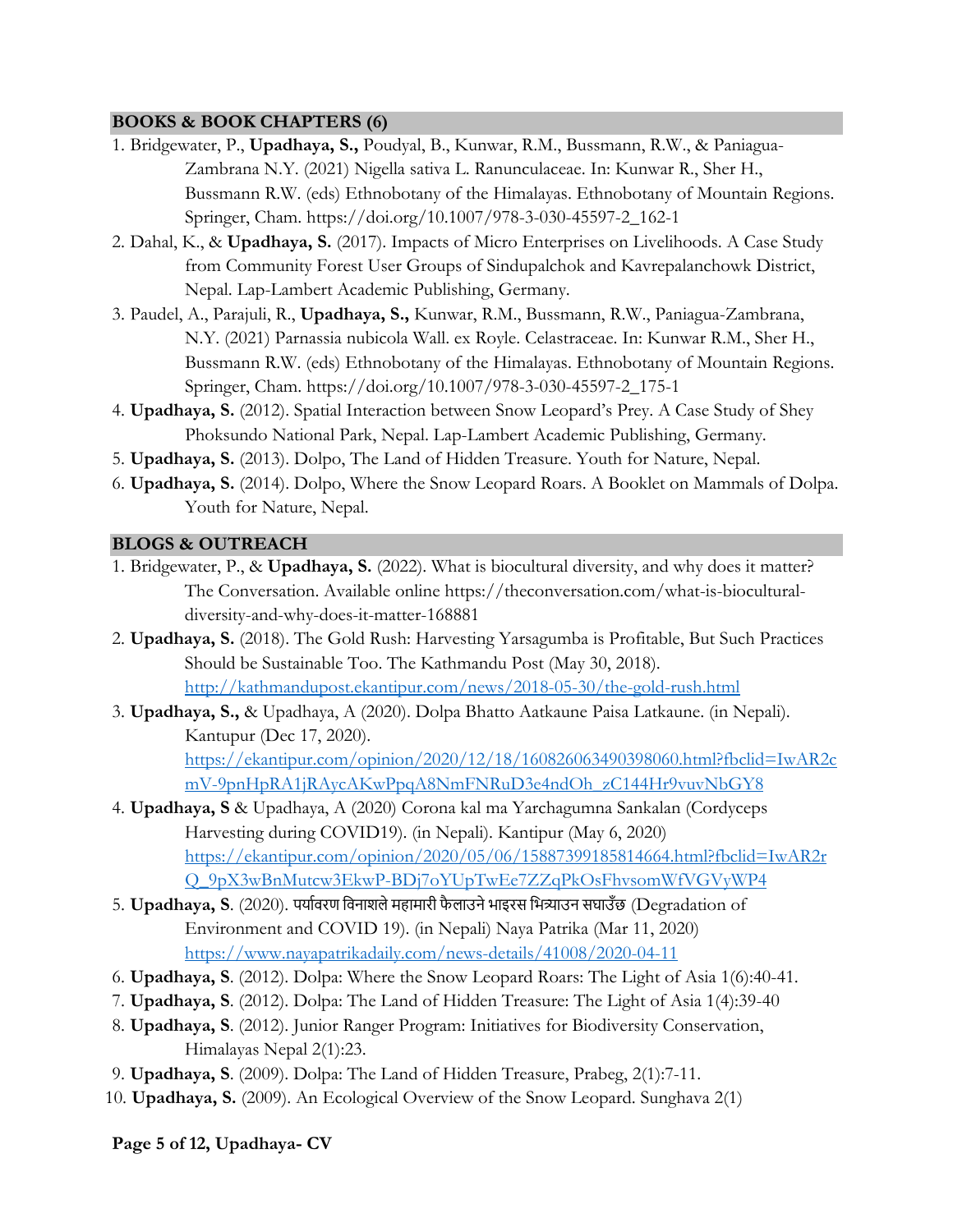#### **INVITED PRESENTATIONS**

- 1. **Upadhaya, S.** (2021). Iowa farmer personality types and conservation outreach. Iowa Farmers Union. June 10, 2021.
- 2. **Upadhaya, S.** (2021). Human-snow leopard conflict in northern Nepal. A case from Dolpa. Scientific Research Promotion Program, Education Development Directorate, Ministry of Social Development, Karnali Province Nepal. April 17, 2021.
- 3. **Upadhaya, S.** & Arbuckle, J.G. (2021). Evaluation of 4R Plus programs in Iowa. 4R Plus stakeholders meeting, The Nature Conservancy, Iowa, March 25, 2021.
- 4. Arbuckle, J.G., & **Upadhaya, S.** (2020). Market research to support PFI cover crops outreach, Iowa farmers: types and characteristics, part II. Presented to Practical Farmers of Iowa. November 25, 2020.
- 5. **Upadhaya, S.** & Arbuckle, J.G.(2020). Research plan: Evaluation of the impact of 4R Plus programs in Iowa. 4R Plus stakeholders meeting, The Nature Conservancy, Iowa. July 15, 2020.
- 6. **Upadhaya, S.** & Arbuckle, J.G. (2020). Market research to support PFI cover crops outreach, Iowa farmers: types, characteristics, and perspectives on cover crops. Presented to Practical Farmers of Iowa. July 24, 2020.
- 7. **Upadhaya, S.** (2018). Human dimensions of wildlife conservation in Nepal. Annual meeting, The Katie Adamson Conservation Foundation, Colorado, USA.

#### **CONFERENCE PRESENTATIONS (28)**

- 1. **Upadhaya, S.,** Arbuckle, J.G., & Schulte, LA (2022). Defining typologies of farmer to inform conservation outreach in agricultural landscapes. Integrative Conservation Conference (ICC), Virtual. Feb 3-5, 2022.
- 2. **Upadhaya, S.,** Arbuckle, J.G., & Schulte, LA (2021). Developing farmer typologies to inform conservation outreach in agricultural landscapes. Society of Americal Foresters (SAF) National Convention, Virtual. Nov 3-6, 2021.
- **3. Upadhaya, S**., Arbuckle, J.G., & Schulte LA (2021). Individual and county-level influences on Iowa farmers' use of 4Rs Plus soil and water conservation practices. 76th Soil and Water Conservation Society (SWCS) International Annual Conference. Virtual. July 26-28, 2021.
- 4. **Upadhaya, S.,** Arbuckle, J.G., & Schulte, LA (2021). Developing farmer typologies to inform soil and water conservation outreach in Iowa's agricultural landscapes. American Association of Geographers (AAG) Annual Meeting, Virtual. April 7-11, 2021.
- **5. Upadhaya, S.,** Arbuckle, J.G., Frautschy, P. & Schulte, LA (2021). A multi-level analysis of individual and county-level factors influencing farmers' use of 4Rs Plus nutrient management practices. Iowa Water Conference, Virtual. April 6-8, 2021.
- **6. Upadhaya, S.,** Arbuckle, J.G., & Schulte, LA (2020). Developing farmer typologies to inform soil and water conservation outreach in Iowa's agricultural landscapes. Poster presented at Soil and Water Conservation Society (SWCS) International Annual Conference, Des Moines, IA, USA. July 27-29, 2020.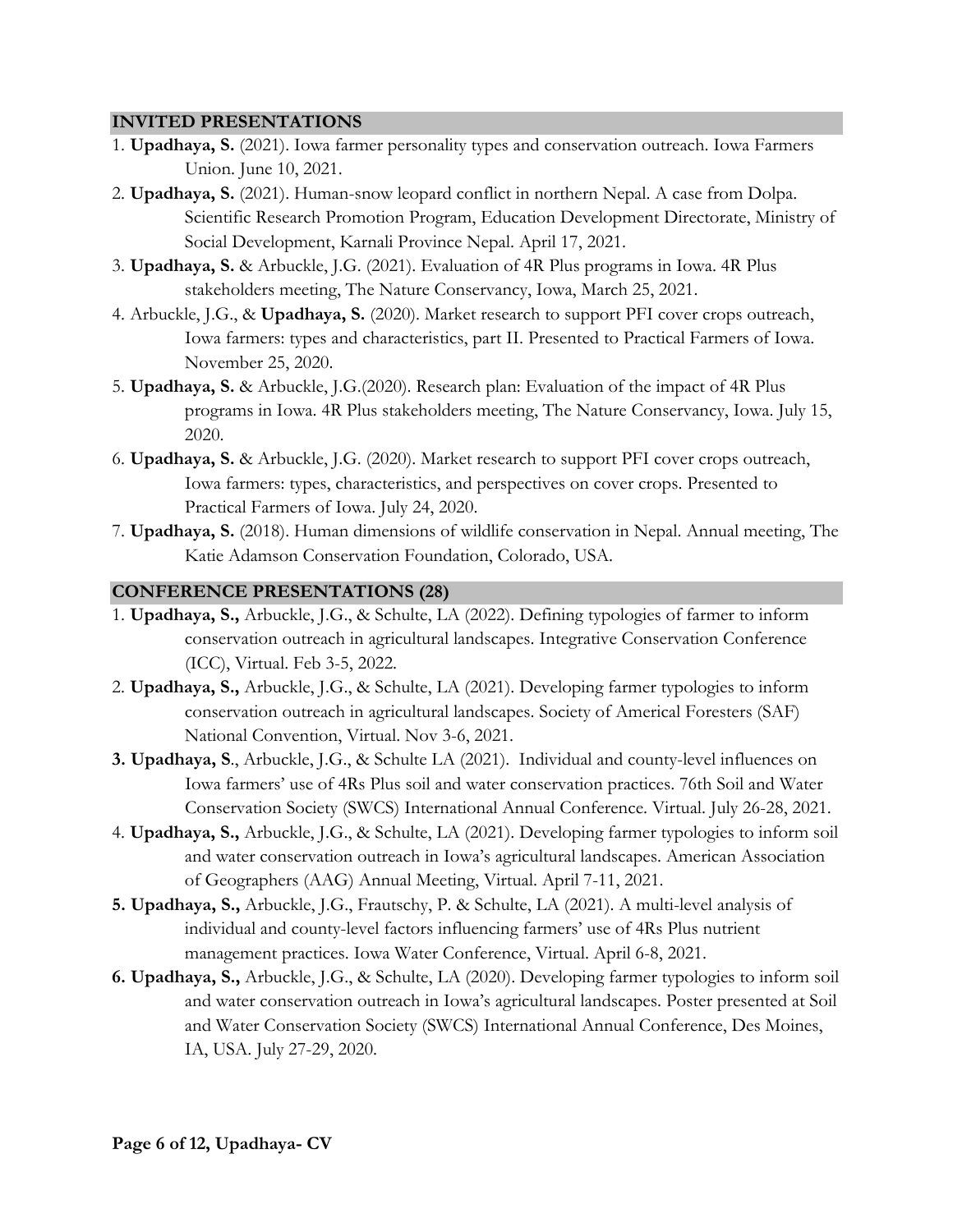- **7. Upadhaya, S.,** Schulte, LA., Valek, R. (2020). People in ecosystem/watershed integration (PEWI): A tool to assess dynamics land-use and ecosystem services tradeoffs. Poster presented at IALE-North America Annual Meeting, Toronto, Canada. May 11-14, 2020.
- 8. **Upadhaya, S.,** & Dwivedi, P. (2019)**.** Blue over Green? Defining typologies of rural landowners growing blueberry in place of forests in Georgia, United States. Society of American Foresters (SAF) Conference, Louisville, Kentucky. October 30-Nov 3, 2019.
- 9. **Upadhaya, S.,** & Dwivedi, P. (2019)**.** Conversion of forestlands to blueberries: Assessing implications for habitat quality in Alabaha River Watershed in Southern Georgia, United States. Society of American Foresters (SAF) Conference, Louisville, Kentucky. October 30-Nov 3, 2019.
- 10. **Upadhaya, S.,** & Dwivedi, P. (2019). Impact of land use and land cover changes on the habitat quality in an agriculture-dominated watershed in southern Georgia. American Association of Geographers (AAG) Annual Meeting, Washington, DC. April 3-6, 2019.
- 11. **Upadhaya, S.,** & Poudyal, B. (2018). Understanding the harvesting trend of Yarchagumba (*Opiocordyceps sinesis*) and its impacts on the livelihoods of local people in a northern mountain of Nepal. Rufford Nepal Conference 2018. Kathmandu, Nepal.
- 12. Poudyal, B., Khatiwada, B., Upadhaya, M., & **Upadhaya, S.** (2018). Developing sustainable human-elephant coexistence strategies for the endangered Asian Elephant (*Elephas maximus)* in Eastern Nepal. Rufford Nepal Conference 2018. Kathmandu, Nepal.
- 13. **Upadhaya, S.**, & Dwivedi, P. (2017). Ascertaining the extent of deforestation in southern Georgia due to agricultural expansion: An integrated approach. Society of American Foresters (SAF) National Convention, Albuquerque, New Mexico.
- 14. **Upadhaya, S.**, & Dwivedi, P. (2017). Why expansion in demand for blueberries is responsible for deforestation in Southern Georgia. Understanding through an integrative approach. Warnell Graduate Student Symposium. UGA, Athens.
- 15. **Upadhaya, S.**, & Dwivedi, P. (2017). Why expansion in demand for blueberries is responsible for deforestation in Southern Georgia. Understanding through an integrative approach. Symposium on Integrative Conservation. UGA, Athens.
- 16. Block, A., Evans, M., Hecht, D., **Upadhaya, S.**, Morris, H., & Gujarathi, S.T. (2017). Planning for urban biodiversity conservation in Atlanta. Symposium on Integrative Conservation. UGA, Athens.
- 17. **Upadhaya, S.**, & Dwivedi, P. (2016). Why expansion in the demand for blueberries is responsible for deforestation in Southern Georgia. Developing an understanding through an integrative approach. 3rd Annual UGA Sustainability Science Symposium., Athens.
- 18. **Upadhaya, S.**, & Dwivedi, P. (2016). Assessment of profitability of competing land-use systems: Blueberry production vs. loblolly pine plantations in Southern Georgia. 2016 Meeting of the International Society of Forest Resource Economics, Raleigh, NC.
- 19. **Upadhaya, S.**, & Dwivedi, P. (2016). Arresting deforestation through sustainable landscape management. Warnell Graduate Student Association Symposium, Athens, Georgia.
- 20. **Upadhaya, S.** (2015). Assessment of burn severity and response of non-native invasive species in an Eastern deciduous forest using Landsat imagery. SOFOR GIS, Athens, Georgia.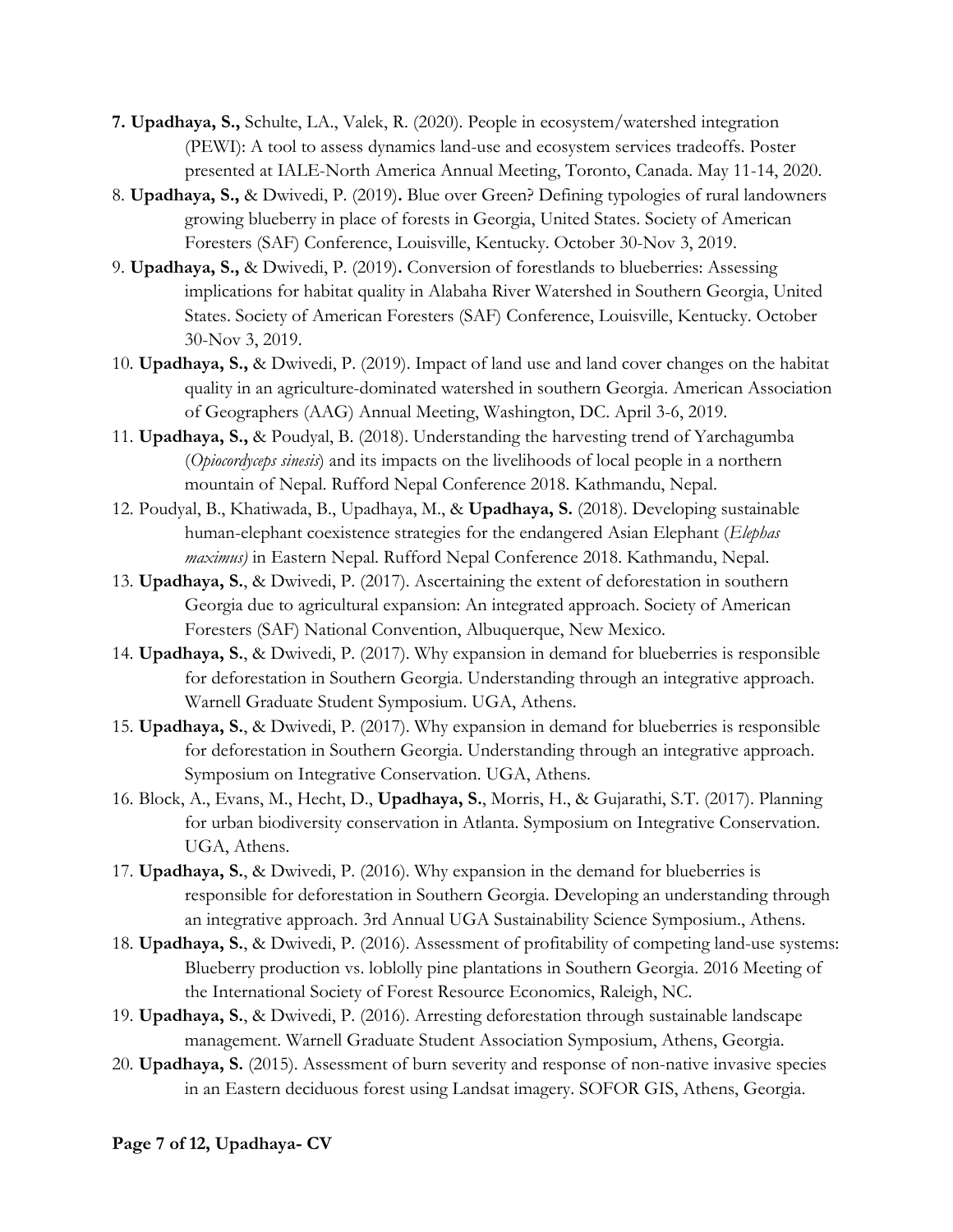- 21. **Upadhaya, S.**, Arthur, M.A., & Contreras, M. (2014). Assessment of burn severity and response of non-native invasive species in an Eastern deciduous forest using Landsat imagery. Tracy Farmer Institute for Sustainability and the Environment. 4th Annual Research Showcase, Lexington, Kentucky.
- 22. **Upadhaya, S.**, Arthur, M.A., & Contreras, M. (2014). Assessment of burn severity and response of non-native invasive species in an Eastern deciduous forest using Landsat imagery. Kentucky Academy of Science, Centennial Meeting, Lexington.
- 23. **Upadhaya, S.** (2014). Assessment of burn severity using Landsat imagery, Department of Forestry Seminar Series, Lexington.
- 24. **Upadhaya, S.** (2014). Use of GIS in forest management in Nepal, Department of Forestry, University of Kentucky, Lexington.
- 25. **Upadhaya, S.** (2013). Community-based forest management in Nepal. Ecology Lab Group Meeting, Department of Forestry, University of Kentucky, Lexington.
- 26. **Upadhaya, S.** (2013). Human-Snow Leopard conflict: A case study from Shey Phoksundo National Park, Western Nepal, SCCS, University of Queensland, Brisbane, Australia.
- 27. **Upadhaya, S.** (2012). Spatial interaction between Snow Leopard's prey: Blue Sheep and livestock, Student Conference on Conservation Science (SCCS), Bangalore, India.
- 28. **Upadhaya, S.** (2011). Spatial interaction between the Snow Leopard's prey: Blue Sheep and livestock. Student Seminar, Tribhuvan University, Kathmandu.

**CITATIONS [\[Google Scholar,](https://scholar.google.com/citations?user=4O6fXUEAAAAJ&hl=en) Total 151 Citations on February 22, 2022]**



#### **TEACHING EXPERIENCES**

| Spring 2021 | Instructor, Iowa State University, Ames, IA                                                    |
|-------------|------------------------------------------------------------------------------------------------|
|             | Ecosystem Management (1 section, 26 students)                                                  |
|             | Lectured, mentored students, and graded assignments on theory, tools, and methods of ecosystem |
|             | management.                                                                                    |
| Spring 2020 | Co-Instructor, Iowa State University, Ames, IA                                                 |
|             | Ecosystem Management (1 section, 34 students)                                                  |
|             | Lectured, mentored students, and graded assignments on theory, tools, and methods of ecosystem |
|             | management.                                                                                    |

#### **Page 8 of 12, Upadhaya- CV**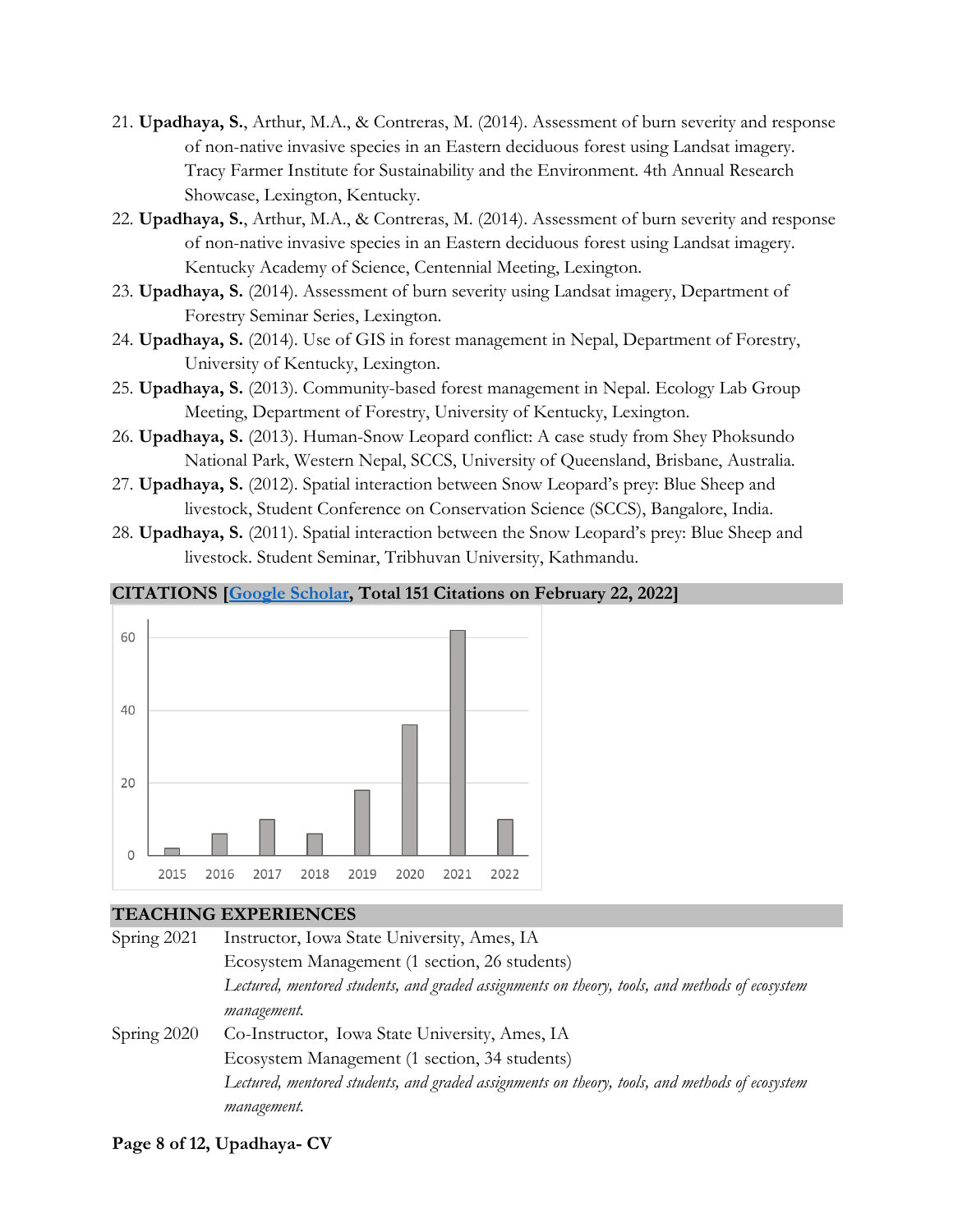| Fall 2018 & | Graduate Teaching Assistant, University of Georgia, Athens, GA                                      |  |
|-------------|-----------------------------------------------------------------------------------------------------|--|
| Spring 2019 | Economics of Renewable Resources (2 sections, 70 students)                                          |  |
|             | Lectured, mentored students, and graded assignments on theory, tools and methods of economic        |  |
|             | analysis of renewable resources.                                                                    |  |
|             | Society and Natural Resources (2 sections, 90 students)                                             |  |
|             | Mentored students and graded assignments on fundamentals of society and natural resources.          |  |
| Fall 2013   | Graduate Teaching Assistant, University of Kentucky, Lexington, KY                                  |  |
|             | Forest Management (1 section, 20 students)                                                          |  |
|             | Lectured, mentored students, and graded assignments on the fundamentals of managing forests for     |  |
|             | timber and non-timber production at the stand and forest level.                                     |  |
| Fall 2013 & | Graduate Teaching Assistant, University of Kentucky, Lexington, KY                                  |  |
|             | Geographic Information Systems (GIS) in Forestry (1 section, 25 students)                           |  |
| Fall 2014   | Lectured, mentored students, and graded assignments on theory, tools, and methods in the principles |  |
|             | and operations of geographic information systems (GIS).                                             |  |
| 2004-2008   | Teacher, Dunai Boarding School, Dolpa, Nepal                                                        |  |
|             | English, Science, and Environmental Education, grades 5-8 from rural Dolpa (part-time).             |  |
| 2006        | Self-Help Environmental Awareness Camp, Pokhara, Nepal                                              |  |
|             | Taught environmental education to students of grades 9 and 10 at Suryodaya Secondary School,        |  |
|             | Kathmandu, Nepal.                                                                                   |  |

## **AWARDS & HONORS**

| Science and Research Promotion Award, Education Development Directorate,     | 2021      |
|------------------------------------------------------------------------------|-----------|
| Karnali Province, Nepal                                                      |           |
| Warnell Faculty Graduate Support Fund - Travel Award                         | 2019      |
| <b>UGA Graduate Student Scholarship</b>                                      | 2019      |
| President's Special Needs Scholarship, UGA                                   | 2018      |
| Sidney Byers Scholarship, Wildlife Conservation Network.                     | 2019      |
| Sidney Byers Scholarship, Wildlife Conservation Network.                     | 2017      |
| The Forestry Graduate Student Award for Excellence in Research, Academic     | 2015      |
| Performance, and Service. Department of Forestry, University of Kentucky.    |           |
| Best Poster Award, 4th Annual Research Showcase. Tracy Farmer Institute for  | 2014      |
| Sustainability and the Environment, University of Kentucky, Lexington.       |           |
| Third Prize Poster Presentation, Student Conference on Conservation Science, | 2013      |
| Australia.                                                                   |           |
| Memorial Award. Highest Score in Forest Management, Tribhuvan University,    | 2012      |
| Nepalese Forester Association.                                               |           |
| Genius Student Scholarship, Kathmandu Forestry College.                      | 2008-2011 |
| Scholarship, Friends of Dolpa, USA.                                          | 2008-2011 |
| Outstanding Student Award, Kathmandu Forestry College.                       | 2011      |
| 1st Prize, Poster Competition on Yatra Nepal, World Wetlands Day.            | 2009      |
| Outstanding Student, Technical Certificate, 2nd Year. Tribhuvan University.  | 2006      |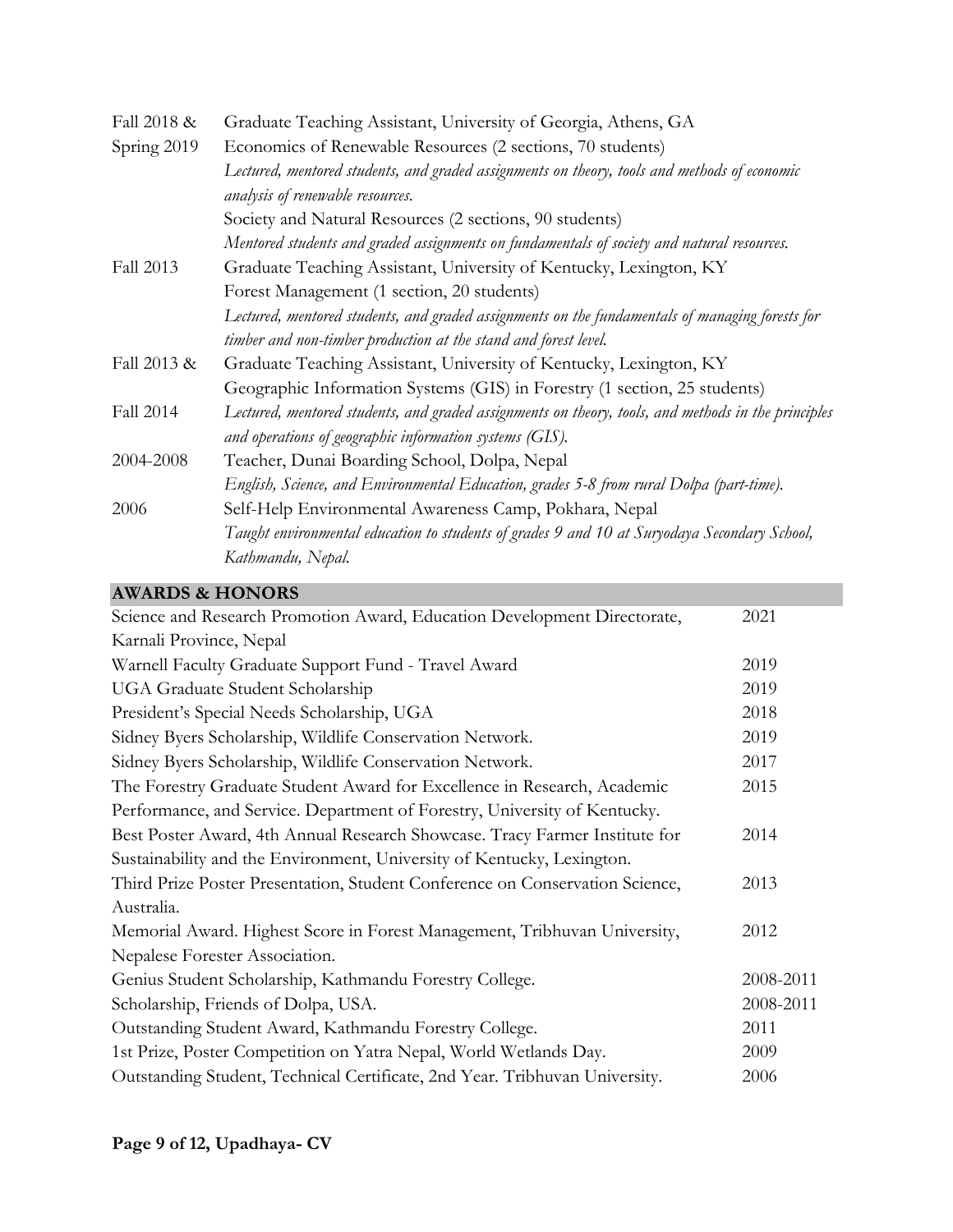| <b>GRANTS</b>                                                                                                                                                                                           |      |
|---------------------------------------------------------------------------------------------------------------------------------------------------------------------------------------------------------|------|
| Advancing a new biobased value chain in the Corn belt to improve climate resilience,<br>water quality, and rural vitality (aka biogas renewal). Walton Family Foundation.<br>\$546,402. Co-PI (Pending) | 2022 |
|                                                                                                                                                                                                         |      |
| Land use land cover change and their implications for human-elephant conflict in                                                                                                                        | 2021 |
| Eastern Nepal. Rufford Small Grant for Nature Conservation. \$9,800 Co-PI                                                                                                                               |      |
| Market research to support cover crops outreach in Iowa. Practical Farmers of Iowa<br>(PFI). \$19,751 Co-PI                                                                                             | 2020 |
| Evaluation of the impact of 4R plus programs in Iowa. The Nature Conservancy (TNC).                                                                                                                     | 2020 |
| \$33,695 Co-PI                                                                                                                                                                                          |      |
| Cordyceps, mountain, market, and people: Understanding challenges in conservation and 2019<br>sustainable trade of cordyceps in Nepal. Rufford Small Grant for Nature Conservation.                     |      |
| \$8,900. PI                                                                                                                                                                                             |      |
| UGA Graduate School Travel Grants. \$650                                                                                                                                                                | 2019 |
| ICON travel grants, 2019. \$300.                                                                                                                                                                        | 2018 |
| Developing sustainable human-elephant coexistence strategies for the endangered Asian                                                                                                                   | 2017 |
| Elephant (Elephas maximus) in eastern Nepal. Rufford Small Grant for Nature                                                                                                                             |      |
| Conservation. \$8,800. Co-PI.                                                                                                                                                                           |      |
| Sustaining cordyceps fungus (Ophiocordyceps sinensis) and community's livelihoods:                                                                                                                      | 2016 |
| Understanding the economic & ecological impacts of cordyceps harvesting in high                                                                                                                         |      |
| mountains, Nepal. Rufford Small Grant for Nature Conservation. \$8,200. PI.                                                                                                                             |      |
| Human-Snow Leopard (Panthera uncia) conflict in northern Nepal-Dolpa. Snow                                                                                                                              | 2016 |
| Leopard Network. \$3,000. PI.                                                                                                                                                                           |      |
| Biodiversity conservation in Dolpa. Ministry of Youth and Sports Nepal, Local Youth                                                                                                                     | 2014 |
| Partnership Program. \$2800. Team Leader.                                                                                                                                                               |      |
| Community-based conservation of Snow leopard in Dolpa. The Mohamed bin Zayed                                                                                                                            | 2013 |
| Species Conservation Fund. \$7,450. PI.                                                                                                                                                                 |      |
| Tourism promotion through local youth participation. Ministry of Youth and Sports                                                                                                                       | 2013 |
| Nepal, Local Youth Partnership Program. \$1800. Team Leader.                                                                                                                                            |      |
| Small-scale Research Grant, SeedTree USA. \$250. Team Leader.                                                                                                                                           | 2011 |
| The spatial interaction between Snow Leopard's prey – i.e., blue sheep and livestock (A                                                                                                                 | 2011 |
| case study of Shey Phoksundo National Park, Nepal). WWF-Nepal. \$300.                                                                                                                                   |      |
| Assessment of spatial interaction between Snow Leopard's prey. Snow Leopard                                                                                                                             | 2011 |
| Conservancy. \$500. PI.                                                                                                                                                                                 |      |
| Biodiversity conservation in rural Dolpa. Friends of Dolpa. \$1500. Team leader.                                                                                                                        | 2011 |
|                                                                                                                                                                                                         |      |

# **ACADEMIC ADVISING AND MENTORING**

| Graduate Committee Member (Tribhuvan University, Nepal) |                  |
|---------------------------------------------------------|------------------|
| <b>Current MS Students</b>                              |                  |
| Santosh Paudel (MS)                                     | $2020$ -present  |
| Sadhana Ranabhat (MS)                                   | $2020$ -present  |
| Sita Dahal (MS)                                         | $2021$ -present  |
| <b>Past MS Students</b>                                 |                  |
| Kritana Bhandari (MS)                                   | Graduated (2020) |
| Sarada Tiwari (MS)                                      | Graduated (2020) |
| Madhuri Khadka (MS)                                     | Graduated (2019) |
| Beeju Poudyal (MS)                                      | Graduated (2017) |
|                                                         |                  |

**Page 10 of 12, Upadhaya- CV**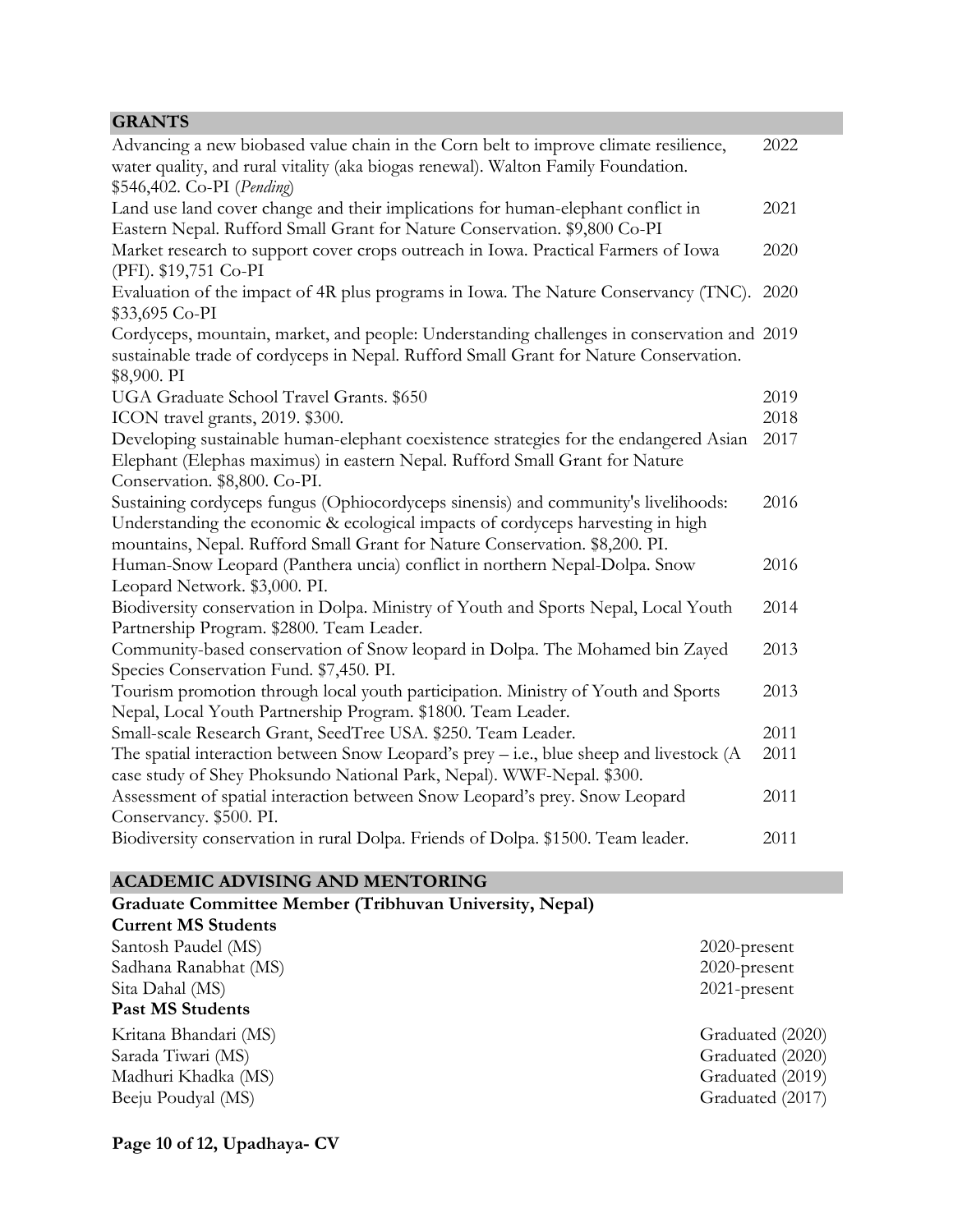| Undergraduate Thesis Advisor Committee Member (Tribhuvan University, Nepal)       |                      |  |  |  |
|-----------------------------------------------------------------------------------|----------------------|--|--|--|
| Nisham Thapa                                                                      | 2019                 |  |  |  |
| Susmita Satyal                                                                    | 2017                 |  |  |  |
| Beeju Poudyal                                                                     | 2015                 |  |  |  |
| <b>APPOINTMENTS</b>                                                               |                      |  |  |  |
| Director, Himalayan Conservation & Research Institute                             | 2019-2020            |  |  |  |
| Work-Study Scholar, SeedTree Inc.                                                 | 2010-2012, 2015-2019 |  |  |  |
| Nepal Program Coordinator, SeedTree Inc.                                          | 2012-2015            |  |  |  |
| Executive Director, Youth for Nature, Nepal                                       | 2013-2018            |  |  |  |
| <b>Executive Assistant, Global Garden Consulting</b>                              | 2011-2013            |  |  |  |
| <b>SYNERGISTIC ACTIVITIES</b>                                                     |                      |  |  |  |
| Committee Member, Diversity, Equity, and Inclusion. NREM Iowa State<br>University | 2021                 |  |  |  |
| Executive Board Member, SeedTree Inc                                              | 2020                 |  |  |  |
| Judge, 3MT, Three Minute Thesis Competition. Iowa State University.               | 2019                 |  |  |  |
| Board Member, International Student Advisory Board, UGA.                          | 2018-2019            |  |  |  |
| Executive Member, Nepalese Student Association, UGA.                              | 2015-2019            |  |  |  |
| Treasurer, Organized ICON Network and Cooperative (OINC).                         | 2016, 2017           |  |  |  |
| Advisor, Rural Educational Social, and Environmental Conservation Team.           | 2014-current         |  |  |  |
| Mentor, Undergraduate Mentoring Program, Warnell Grad. Student Assoc.             | 2018                 |  |  |  |
| Mentor, Shop with a Bulldawg, UGA.                                                | 2018                 |  |  |  |
| Executive member, Nepalese Student Association, University of Kentucky.           | 2013-2015            |  |  |  |

#### **LANGUAGES**

Nepali (Native) | English (Fluent) | Hindi (Fluent)

### **PROFESSIONAL MEMBERSHIPS**

Member, Soil and Water Conservation Society (SWCS) Member, Society of American Foresters (SAF) International Association of Landscape Ecology (IALE-North America) Member, Society of Conservation Biology Member, American Association of Geographers (AAG) Life Member, Nepal Foresters Association Member, Bio-Cultural Diversity Thematic Group of the Ramsar Culture Network Member and Founder, Youth for Nature, Dolpa, Nepal Member and Founder, Himalayan Conservation & Research Institute, Nepal Member and Founder, Rural Educational Social and Environmental Conservation Team, Dolpa Nepal Member, Akasha Academy, Nepal Member, Snow Leopard Network

#### **PEER REVIEWER**

Small Scale Forestry|Journal of Forestry|Land Use Policy |Human Ecology |Climate|Environment Development and Sustainability |Ethnobotany Research & Applications |Nepal Journal of Environmental Science (Nep J Environ Sci)|River Research and Application